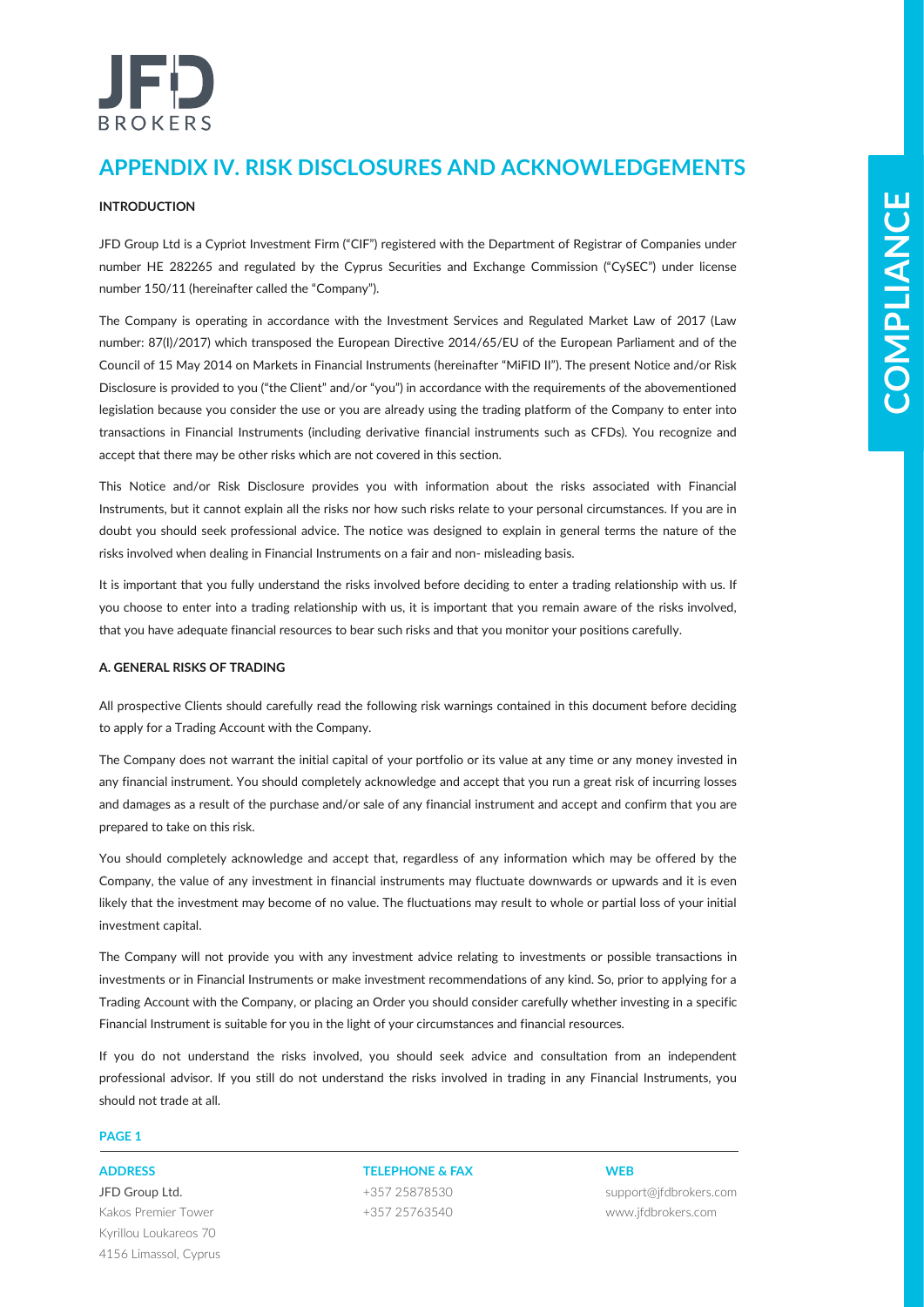

### **B. SPECIFIC RISKS OF TRADING**

### 1. TECHNICAL RISKS

1. The material formula formula formula formula control in the material of the material of the material of the material formula for the material of the material of the material of the material of the material of the mate 1.1 You shall be responsible for any financial losses caused by the failure of information, communication, electronic, internet, telephone, public electricity network and other systems. The result of any system failure may be that your Order is either not executed according to your instructions or it is not executed at all. The Company does not accept any liability in the case of such a failure.

1.2 While trading you accept and acknowledge that the Company shall not be responsible for the financial losses caused by (but not limited to):

- a) Client's or Company's hardware or software failure, malfunction or misuse;
- b) Poor Internet connection either on the side of the Client or the Company or both, or interruptions or transmission blackouts or public electricity network failures or internet connection failures or hacker attacks, or overload of connection;
- c) The wrong settings in the Client Terminal;
- d) Delayed Client Terminal updates;
- e) The Client disregarding the applicable rules on the Client Terminal;
- f) Delays or other errors caused during the transmission of Orders and/or messages via computer or other communication devices;
- g) Information received via computer or via other communication devices is inaccurate.

1.3 You acknowledge that at times of excessive deal flow, you may have some difficulties to be connected over the telephone with an employee of the Company or with the Company Online Trading System, especially in a Fast Market (for example, when key macroeconomic indicators are released).

### **2. TRADING PLATFORM**

2.1 Orders may be executed one at a time while being in the queue. Multiple Orders from the same Client Account in the same time may not be executed.

2.2 The Client acknowledges that the only reliable source of Quotes Flow information is that of the real/live Server's Quotes Base. Quotes Base in the Client Terminal is not a reliable source of Quotes Flow information because the connection between the Client Terminal and the Server may be disrupted at some point and some of the Quotes simply may not reach the Client Terminal.

2.3 The Client acknowledges that when the Client closes the Order placing/modifying/deleting window or the position opening/closing window, the Instruction or Request, which has been sent to the Server, shall not be cancelled.

2.4 In case the Client has not received the result of the execution of the previously sent Instruction but decides to repeat the Instruction, the Client shall accept the risk of making two Transactions instead of one.

### **PAGE 2**

JFD Group Ltd. Kakos Premier Tower Kyrillou Loukareos 70 4156 Limassol, Cyprus

**ADDRESS TELEPHONE & FAX WEB** +357 25878530 +357 25763540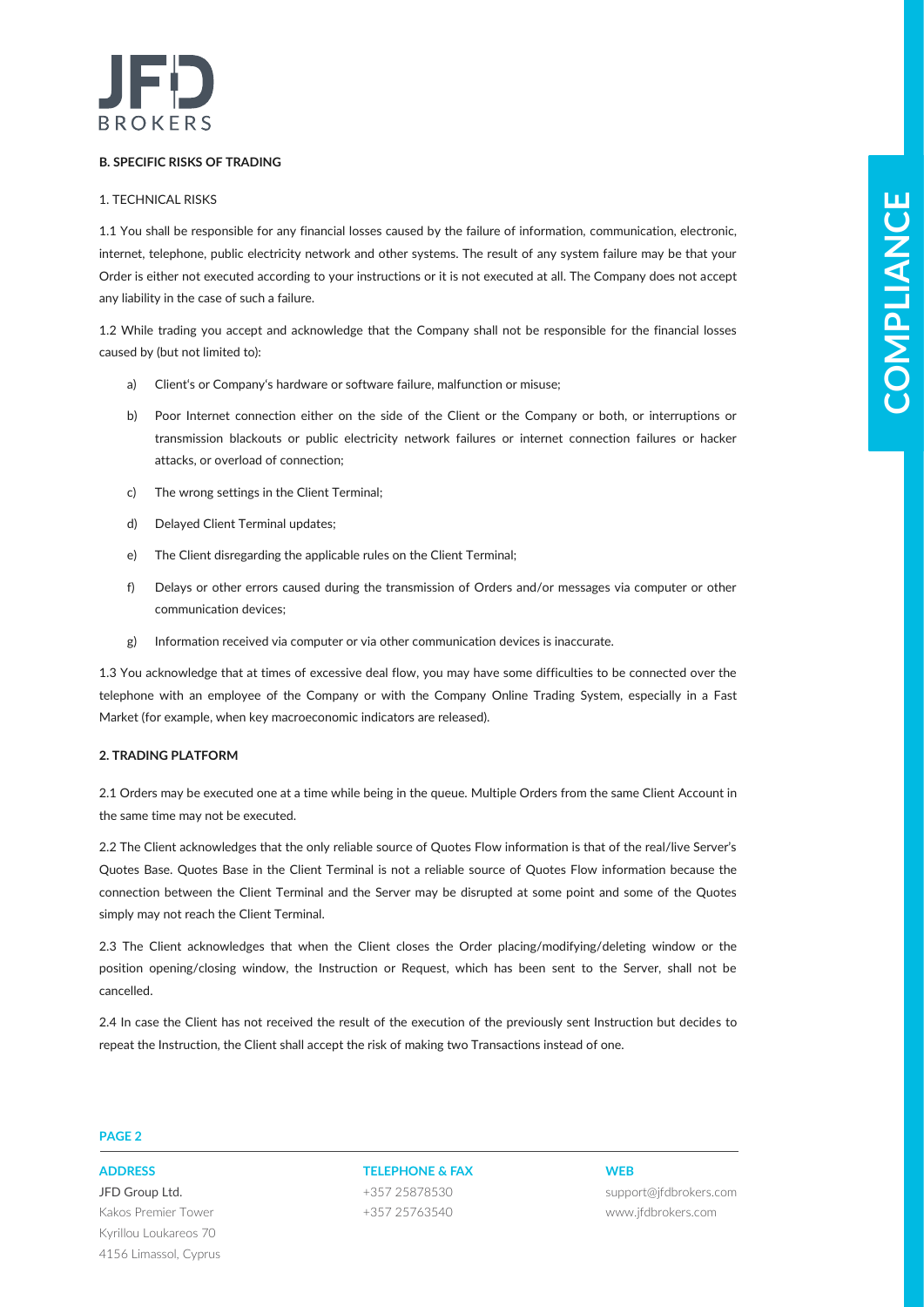

2.5 The Client acknowledges that if the Pending Order has already been executed but the Client sends the Instruction to modify its level, the only Instruction, which will be executed, is the Instruction to modify Stop Loss and/or Take Profit levels on the position opened when the Pending Order triggered.

### **3. COMMUNICATION**

3.1 The Client shall accept the risk of any financial losses caused by the fact that the Client has received with delay or has not received at all any notice from the Company.

3.2 The Client acknowledges that the unencrypted information transmitted by e-mail is not protected from any unauthorised access of third parties.

3.3 The Company has no responsibility if authorized third persons have access to information, including electronic addresses, electronic communication and personal data, access data when the above are transmitted between the Company and the Client or when using the internet or other network communication facilities, telephone, any other electronic means, fax or post.

3.4 The Client is wholly responsible for keeping the privacy of all the information send by the Company and accepts the risk of any financial losses caused by the unauthorised access of the third party to the Client's Account.

3.5 The Client is fully responsible for the risks in respect of undelivered Company Online Trading System internal mail messages sent to the Client by the Company as they are automatically deleted within 3 (three) calendar days.

### **4. THIRD PARTY RISK**

4.1 The Company may pass money received from the Client to a third party (e.g. an intermediate broker, a bank, a market, a settlement agent, a clearing house or OTC counterparty located outside Cyprus or the EU) to hold or control in order to effect a Transaction through or with that person or to satisfy the Client's obligation to provide collateral (e.g. initial margin requirement) in respect of a Transaction. The Company has no responsibility for any acts or omissions of any third party to whom it will pass money received from the Client.

4.2 The legal and regulatory regime applying to any such third party person will be different from that of Cyprus and in the event of the insolvency or other equivalent failure of that person, the Client's money may be treated differently from the treatment which would apply if the money was held in a Segregated Account in Cyprus. The Company will not be liable for the solvency, acts or omissions of any third party referred to in this clause.

analist Team Particular and it is used by the first of the Participa Cherical Special Special Special Special Special Special Special Special Special Special Special Special Special Special Special Special Special Special 4.3 The third party to whom the Company will pass money may hold it in an omnibus account and it may not be possible to separate it from the Client's money, or the third party's money. In the event of the insolvency or any other analogous proceedings in relation to that third party, the Company may only have an unsecured claim against the third party on behalf of the Client, and the Client will be exposed to the risk that the money received by the Company from the third party is insufficient to satisfy the claims of the Client with claims in respect of the relevant account. The Company does not accept any liability or responsibility for any resulting losses.

4.4 The Company may deposit Client money with a depository who may have a security interest, lien or right of setoff in relation to that money.

4.5 A Bank or Broker through whom the Company deals with could have interests contrary to the Client's interests.

### **PAGE 3**

JFD Group Ltd. Kakos Premier Tower Kyrillou Loukareos 70 4156 Limassol, Cyprus

**ADDRESS TELEPHONE & FAX WEB** +357 25878530 +357 25763540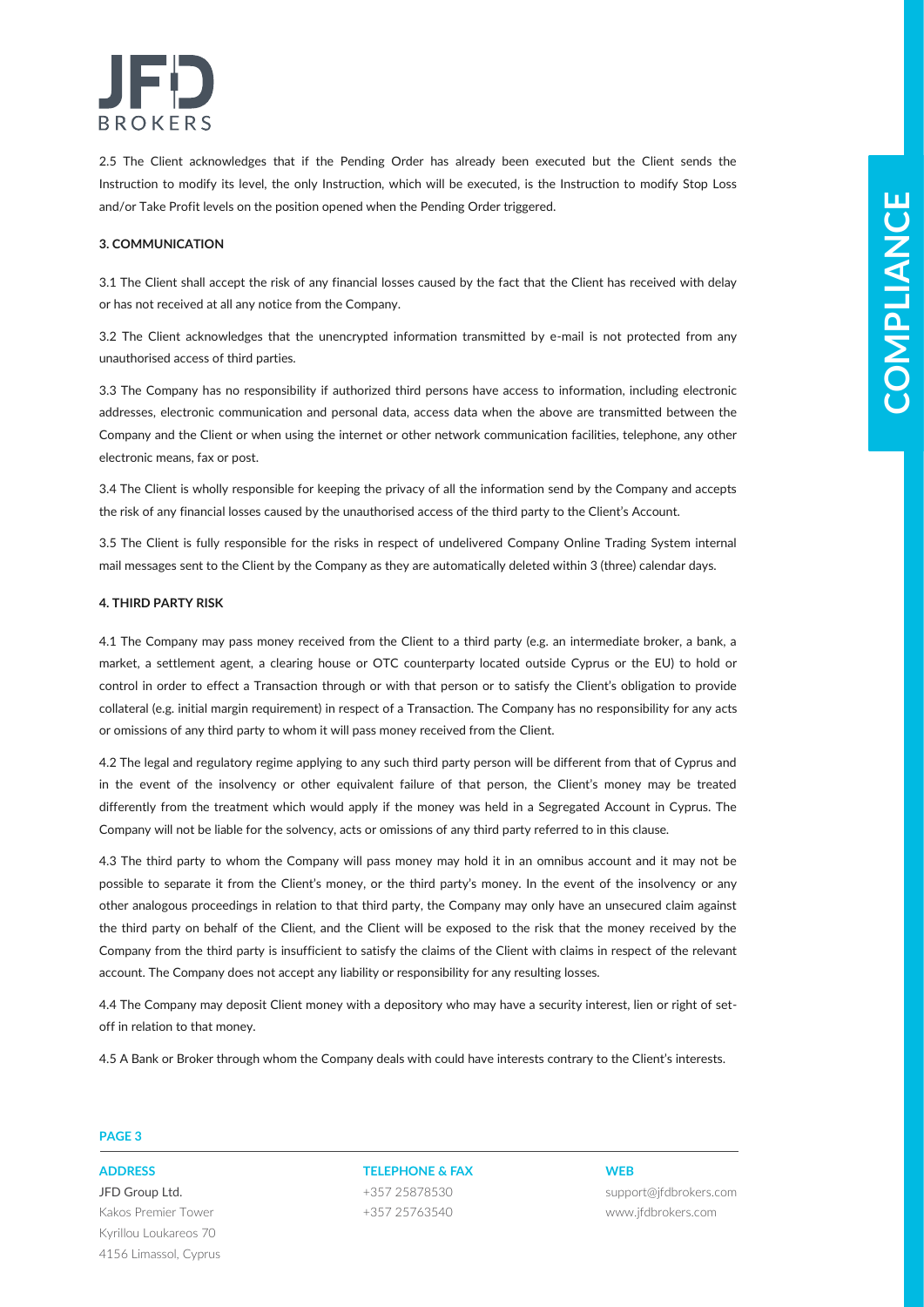

### **5. INFORMATION**

SUITS one financial manual point of the main state interaction of the transfer of the financial interior the main state interior the main state interior interior the main state into the main state into the main state inte 5.1 JFD may, from time to time, issue and/or distribute third party material which contains information including but not limited to the conditions of the financial markets, posted in our website and other media. It should be noted that such material is considered to be marketing communication only and does not contain, and should not be construed as containing investment advice and/or investment recommendation and/or offer of or solicitation for ay transactions in financial instruments. Any decision to enter a specific transaction shall be made by you following an assessment by yourself and your personal situation. The Company makes no representation and assumes no liability as to the accuracy or completeness of the information provided, nor any loss arising from any investment based on a recommendation or other information provided by an employee, officer, agent, partner, affiliates, third party or otherwise. The analyses and comments presented do not include any consideration of your personal investment objectives, financial circumstances or needs. The content has not been prepared in accordance with the legal requirements for financial analyses and must therefore be viewed by the reader as marketing information.

5.2 The Company does not provide investment, financial, legal, tax or other advice relating to investments or trading any financial instruments. Any material or information or other features, which may be provided to you through our website, trading platforms, marketing events, webinars, or otherwise, is generic and shall not be treated as advice appropriate for you or based on a consideration of your personal circumstances. Accordingly, you should seek, if you consider appropriate, relevant independent professional advice from a qualified advisor on the investment considered.

### **6. FEES AND COSTS**

6.1 The Company's fees and charges are set out in the Company's website here under the "Trading Costs" section. Please check the Company's website at all times of all costs and charges that apply to you, because such costs and charges will affect your profitability.

### **7. TAX**

7.1 You should take the risk that your trades in financial instruments may be or become conditional on tax and/or any other duty, for example, due to alterations in legislation or your personal conditions. The Company does not guarantee that there will be no outstanding tax and/or any other stamp duty incurred. You should be accountable for any taxes and/or any other duty which may accumulate in respect of your trades. JFD does not provide tax advice, and if you are in doubt as to your tax obligations, you should seek independent advice before trading.

7.2 Charges and taxes are subject to change without notice.

### **8. FOREIGN CURRENCY**

8.1 When a Financial Instrument is traded in a currency other than the currency of the Client's country of residence, any changes in the exchange rates may have a negative effect on its value, price and performance and may lead to losses for the Client.

### **PAGE 4**

JFD Group Ltd. Kakos Premier Tower Kyrillou Loukareos 70 4156 Limassol, Cyprus

**ADDRESS TELEPHONE & FAX WEB** +357 25878530 +357 25763540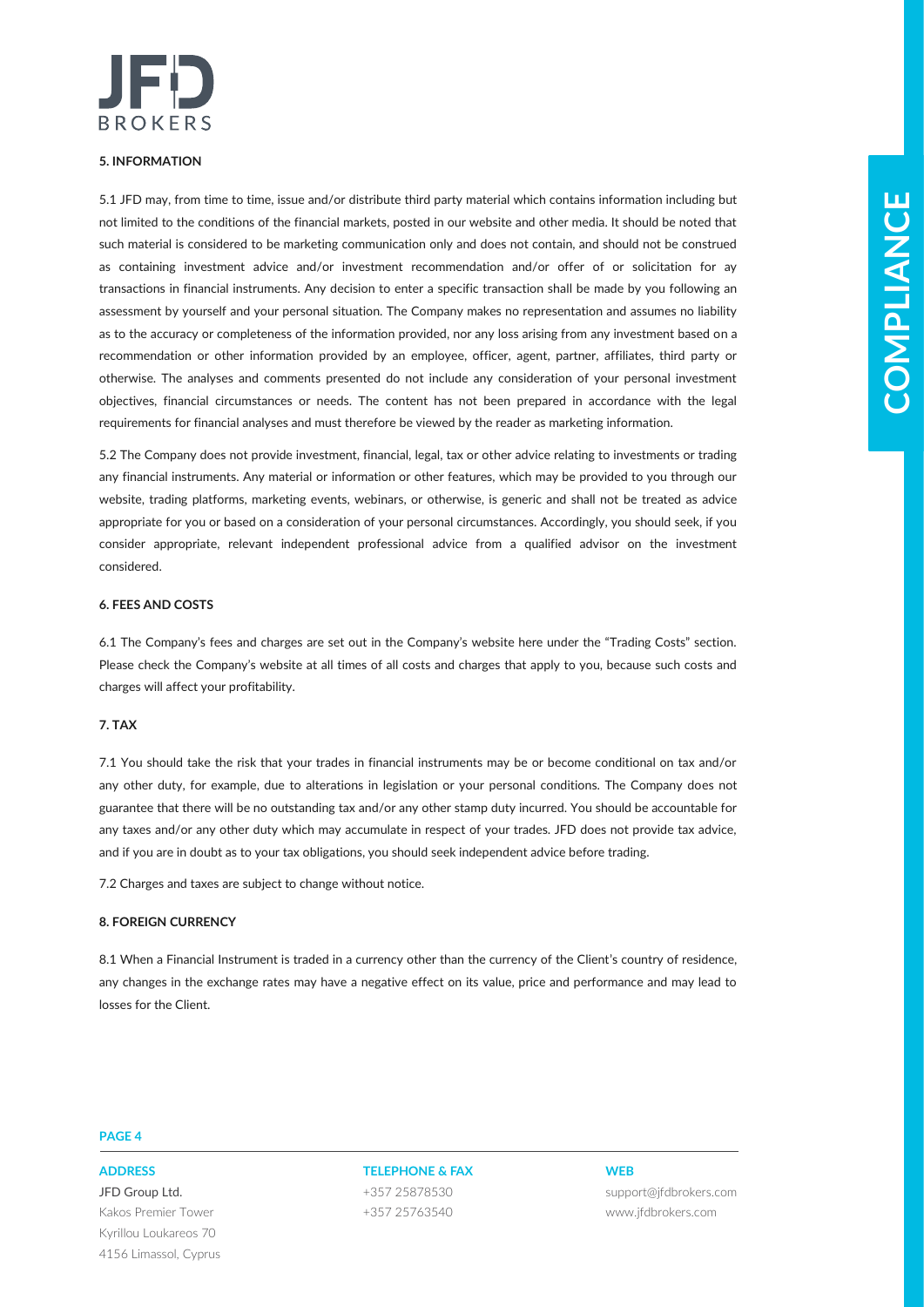

### **C. RISKS ASSOCIATED FOR DERIVATIVE FINANCIAL INSTRUMENTS SUCH AS CONTRACTS FOR DIFFERENCE**

### **1. GENERAL**

1.1 This notice cannot disclose all the risks and other significant aspects of derivative financial instruments such as futures, options, and Contracts for Differences (CFDs). The Client should not deal in these products unless he understands their nature and the extent of his exposure to risk and that he may lose entirely all of his money also any additional commissions and other expenses incurred.

1.2 The Client should also be satisfied that the product is suitable for him in the light of his circumstances and financial position.

1.3 Although Derivative Financial Instruments can be used for the management of investment risk, some of these products are unsuitable for many investors. Different Derivative Financial Instruments involve various levels of exposure to risk and in deciding whether to trade in Derivative Financial Instruments the Client should be aware of the following.

### **2. EFFECT OF LEVERAGE**

2.1 Under Margin Trading conditions even small market movements may have significant impact on the Client's Account. It is important to note that Client Accounts trade under the effect of Leverage. The Client is responsible for all the risks, financial resources the Client uses and for the chosen trading strategy.

2.2 It is highly recommended that the Client maintains a Margin Level (percentage Equity to Necessary Margin ratio which is calculated as Equity / Necessary Margin \* 100%) of not lower than 1,000%. It is also recommended to place Stop Loss to limit potential losses, and Take Profit to collect profits, when it is not possible for the Client to manage the Client's Open Positions. However, it is noted that placing a Stop Loss Order cannot guarantee the limit of loss.

2.3 The Client shall be responsible for all financial losses caused by the opening of the position using temporary excess Free Margin on the Client Account gained as a result of a profitable position (cancelled by the Company afterwards) opened at an Error Quote (Spike) or at a Quote received as a result of a Manifest Error.

### **3. HIGH VOLATILE INSTRUMENTS**

**COMPARE CONTRACTES CONTRACTES AND RESIDENT SERVE AND RESIDENCE AND A CONTRACTES CONTRACTES CONTRACTES CONTRACTES (SERVER AND RESIDENT AND RESIDENCE AND RESIDENT AND RESIDENCE CONTRACTES (SERVER AND RESIDENT AND RESIDENCE** 3.1 Some Instruments trade within wide intraday ranges with volatile price movements. Therefore, the Client must carefully consider that there is a substantial risk of losses as well as profits. The price of Derivative Financial Instruments is derived from the price of the underlying asset in which the instruments refer to (for example currency pair, stock, metals, indices etc.). Derivative Financial Instruments and related markets can be highly volatile. The prices of Derivative Financial Instruments and the underlying asset may fluctuate rapidly and over wide ranges and may reflect unforeseeable events or changes in conditions, none of which can be controlled by the Client or the Company. Under certain market conditions it may be impossible for a Client's Order to be executed at declared price leading to losses. The prices of Derivative Financial Instruments and the underlying asset will be influenced by, amongst other things, changing supply and demand relationships, governmental, agricultural, and commercial and trade programs and policies, national and international political and economic events and the prevailing psychological characteristics of the relevant market place. Therefore, Stop Loss Order cannot guarantee the limit of loss.

### **PAGE 5**

JFD Group Ltd. Kakos Premier Tower Kyrillou Loukareos 70 4156 Limassol, Cyprus

## **ADDRESS TELEPHONE & FAX WEB** +357 25878530

+357 25763540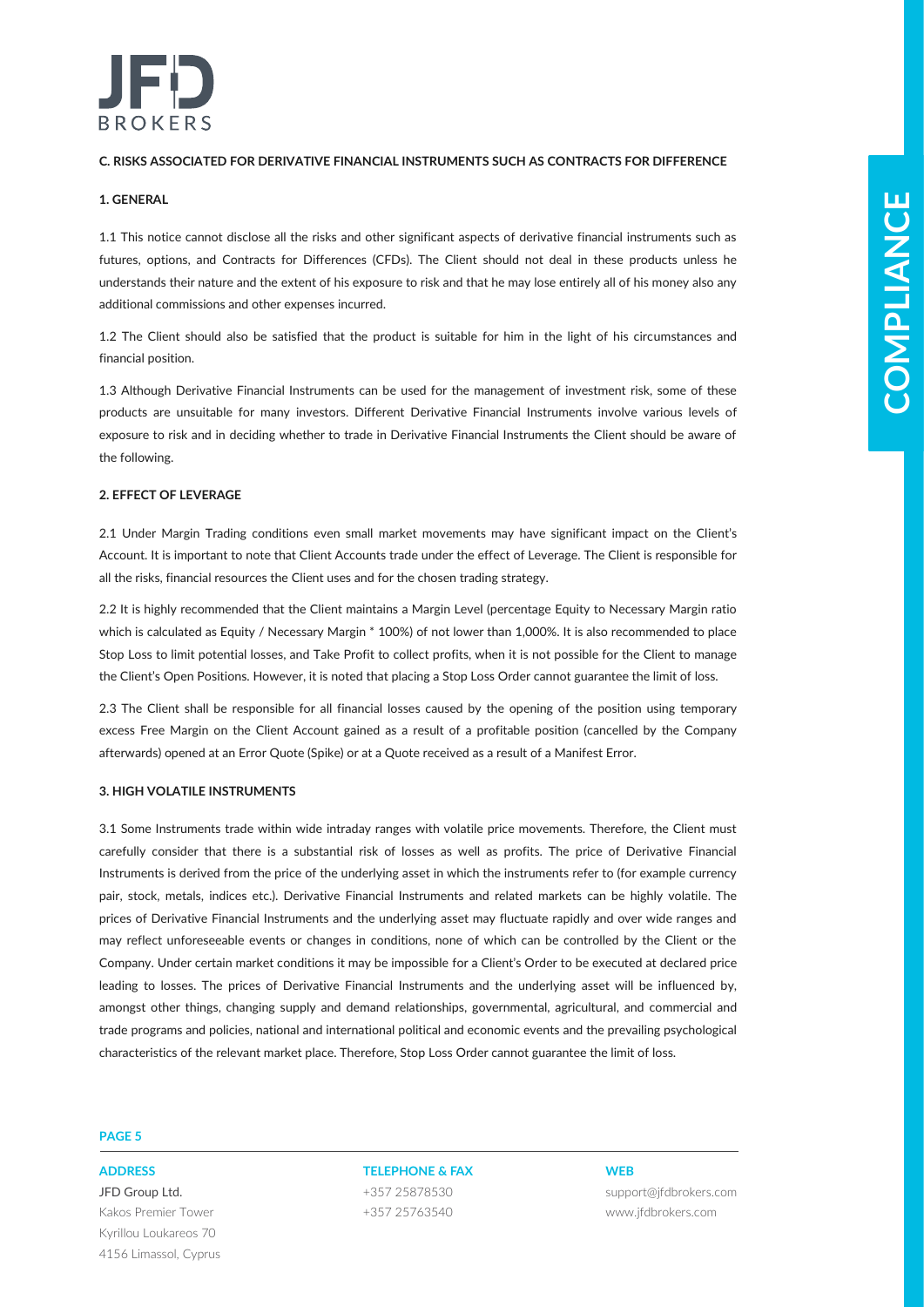

3.2 The Client acknowledges and accepts that, regardless of any information which may be offered by the Company, the value of Derivative Financial Instruments may fluctuate downwards or upwards and it is even probable that the Derivative Financial Instruments may become of no value. This is owed to the margining system applicable to such trades, which generally involves a comparatively modest deposit or margin in terms of the overall contract value, so that a relatively small movement in the underlying market can have a disproportionately dramatic effect on the Client's trade. If the underlying market movement is in the Client's favor, the Client may achieve a good profit, but an equally small adverse market movement can not only quickly result in the loss of the Clients' entire deposit, but may also expose the Client to a large additional loss.

3.3 Slippage occurs when the market moves suddenly in any direction and is the difference between the expected price of a trade, and the price at which the trade was executed. The price is then said to have 'slipped' when the market has 'gapped' from one level to another. This applies in the event of either advantageous or disadvantageous price movements and can result in either losses (negative slippage) or gains (positive slippage).

### **4. LIQUIDITY**

4.1 Some of the underlying assets may not become immediately liquid as a result of reduced demand for the underlying asset and the Client may not be able to obtain the information on the value of these or the extent of the associated risks.

### **5. FUTURES**

5.1 Transactions in futures involve the obligation to make, or to take, delivery of the underlying asset of the contract at a future date, or in some cases to settle the position with cash. They carry a high degree of risk. The gearing or Leverage often obtainable in futures trading means that a small deposit or down payment can lead to large losses as well as gains. It also means that a relatively small movement can lead to a proportionately much larger movement in the value of the Client's investment, and this can work against the Client as well as for the Client. Futures transactions have a contingent liability, and the Client should be aware of the implications of this, in particular the margining requirements, which are set out below.

### **6. OPTIONS**

6.1 Buying options: Buying options involves less risk than selling options because, if the price of the underlying asset moves against the Client, the Client can simply allow the option to lapse. The maximum loss is limited to the premium, plus any commission or other transaction charges. However, if the Client buys a call option on a futures contract and the Client later exercises the option, the Client will acquire the future. This will expose the Client to the risks described under futures and contingent liability investment transactions.

Duction First of the dentricondent in the classical interaction and the energies are an interaction and the dentricondent interaction and the state of the state of the state of the state of the state of the state of the st 6.2 Writing options: If the Client writes an option, the risk involved is considerably greater than buying options. The Client may be liable for margin to maintain his position and a loss may be sustained well in excess of the premium received. By writing an option, the Client accepts a legal obligation to purchase or sell the underlying asset if the option is exercised against the Client, however far the market price has moved away from the exercise price. If the Client already owns the underlying asset which he has contracted to sell (when the options will be known as covered call options) the risk is reduced. If the Client does not own the underlying asset (uncovered call options) the risk can be unlimited. Only experienced persons should contemplate writing uncovered options, and then only after securing full details of the applicable conditions and potential risk exposure.

### **PAGE 6**

JFD Group Ltd. Kakos Premier Tower Kyrillou Loukareos 70 4156 Limassol, Cyprus

### **ADDRESS TELEPHONE & FAX WEB**

+357 25878530 +357 25763540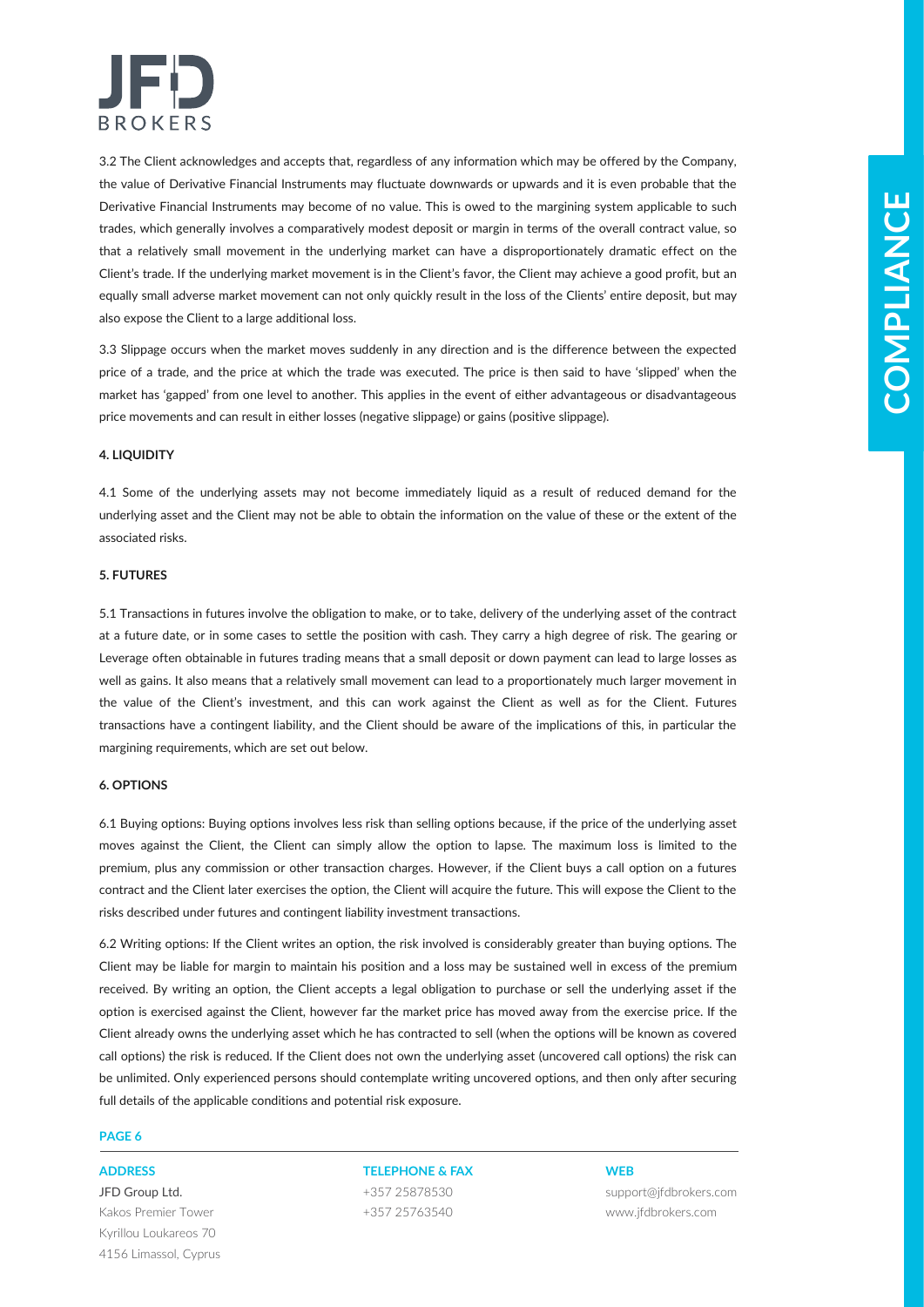

### **7. CONTRACTS FOR DIFFERENCE**

21 The CITy and the forest experiment the temperature are the temperature and the properties of the context of the temperature of the temperature of the temperature of the temperature of the temperature of the temperature 7.1 The CFDs available for trading with the Company are non-deliverable spot transactions giving an opportunity to make profit on changes in the Underlying Asset (cash indices, index futures, bond futures, commodity futures, spot crude oil, spot gold, spot silver, single stocks, currencies or any other asset according to the Company's discretion from time to time). If the Underlying Asset movement is in the Client's favor, the Client may achieve a good profit, but an equally small adverse market movement can not only quickly result in the loss of the Clients' entire deposit but also any additional commissions and other expenses incurred. So, the Client must not enter into CFDs unless he is willing to undertake the risks of losing entirely all the money which he has invested and also any additional commissions and other expenses incurred.

7.2 Investing in a Contract for Differences carries the same risks as investing in a future or an option and the Client should be aware of these as set out above. Transactions in Contracts for Differences may also have a contingent liability and the Client should be aware of the implications of this as set out below.

### **8. OFF-EXCHANGE TRANSACTIONS IN DERIVATIVES**

8.1 CFDs offered by the Company are off-exchange transactions. While some off-exchange markets are highly liquid, transactions in off-exchange or non-transferable derivatives may involve greater risk than investing in on-exchange derivatives because there is no exchange market on which to close out an Open Position. It may be impossible to liquidate an existing position, to assess the value of the position arising from an off-exchange transaction or to assess the exposure to risk. Bid prices and Ask prices need not be quoted, and, even where they are, they will be established by dealers in these instruments and consequently it may be difficult to establish what a fair price is.

8.2 In regards to transactions in CFD's the Company is using an Online Trading System for transactions in CFD's which does not fall into the definition of a recognized exchange as this is not a Multilateral Trading Facility and so do not have the same protection.

### **9. FOREIGN MARKETS**

9.1 Foreign markets will involve different risks from the Cyprus markets. In some cases, the risks will be greater. On request, the Company must provide an explanation of the relevant risks and protections (if any) which will operate in any foreign markets, including the extent to which it will accept liability for any default of a foreign firm through whom it deals. The potential for profit or loss from transactions on foreign markets or in foreign denominated contracts will be affected by fluctuations in foreign exchange rates.

### **10. CONTIGENT LIABILITY INVESTMENT TRANSACTIONS**

10.1 Contingent liability investment transactions, which are margined, require the Client to make a series of payments against the purchase price, instead of paying the whole purchase price immediately. The Margin requirement will depend on the underlying asset of the instrument. Margin requirements can be fixed or calculated from current price of the underlying instrument; it can be found on the website of the Company.

10.2 If the Client trades in futures, Contracts for Differences or sell options, he may sustain a total loss of the funds he has deposited to open and maintain a position. It is noted that the Company will not have a duty to notify the Client for any Margin Call to sustain a loss-making position.

### **PAGE 7**

JFD Group Ltd. Kakos Premier Tower Kyrillou Loukareos 70 4156 Limassol, Cyprus

**ADDRESS TELEPHONE & FAX WEB** +357 25878530 +357 25763540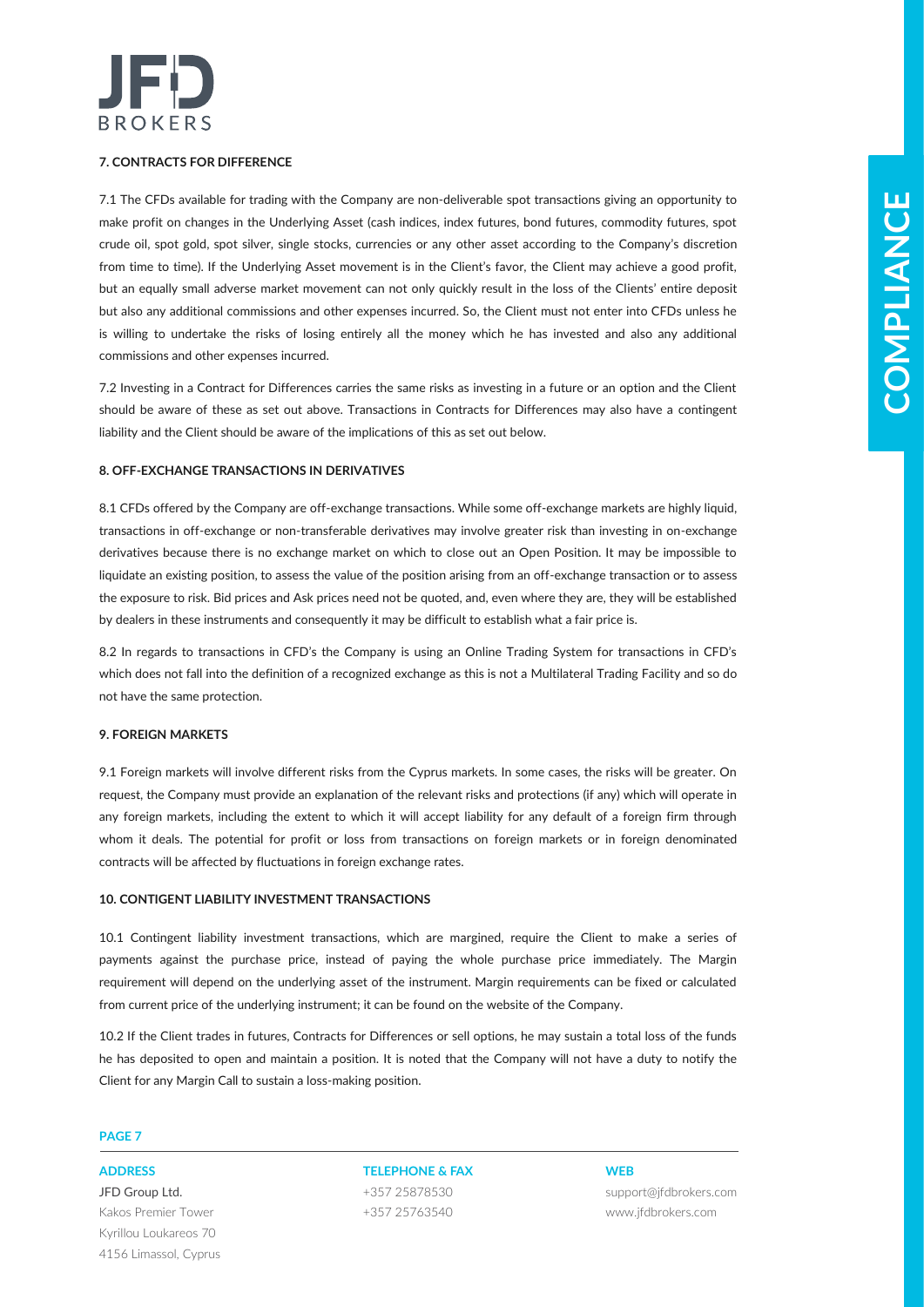

10.3 Contingent liability investment transactions which are not traded on or under the rules of a recognised or designated investment exchange may expose the Client to substantially greater risks.

### **11. COLLATERAL**

13. COLATERAL<br>
13. COLATERAL<br>
13. COLATERAL<br>
23. CONFIDENTIA AND A GONDER CONSULTER CONSULTER UNITS INTO A REPORT THE CONSULTER CONSULTER CONSULTER CONSULTER<br>
CONSULTER CONSULTER CONSULTER CONSULTER CONSULTER CONSULTER CON 11.1 If the Client deposits collateral as security with the Company, the way in which it will be treated will vary according to the type of transaction and where it is traded. There could be significant differences in the treatment of the collateral depending on whether the Client is trading on a recognised or designated investment exchange, with the rules of that exchange (and the associated clearing house) applying, or trading off-exchange. Deposited collateral may lose its identity as the Client's property once dealings on the Client's behalf are undertaken. Even if the Client's dealings should ultimately prove profitable, he may not get back the same assets which he deposited and may have to accept payment in cash.

### **12. SUSPENSIONS OF TRADING**

12.1 Under certain trading conditions it may be difficult or impossible to liquidate a position. This may occur, for example, at times of rapid price movement if the price rises or falls in one trading session to such an extent that under the rules of the relevant exchange trading is suspended or restricted.

### **13. CLEARING HOUSE PROTECTIONS**

13.1 On many exchanges, the performance of a transaction by the Client is guaranteed by the exchange or clearing house. However, this guarantee is unlikely in most circumstances to cover the Client and may not protect him if he or another party defaults on its obligations to the Client. On request, the Company must explain any protection provided to him under the clearing guarantee applicable to any on-exchange derivatives in which he is dealing. It is noted that there is no clearing house for traditional options, or normally for off-exchange instruments which are not traded under the rules of a recognised or designated investment exchange.

### **14. INSOLVENCY**

14.1 The Company's insolvency or default may lead to positions being liquidated or closed out without the Client's consent. In certain circumstances, the Client may not get back the actual assets which he lodged as collateral and he may have to accept any available payments in cash.

14.2 Segregated Funds will be subject to the protections conferred by Applicable Regulations.

### **15. APPROPRIATENESS**

15.1 During the account opening form, the Company assesses whether the financial instruments and/or products and/or services you chose to trade are appropriate for you. The Company shall be entitled to rely on the information provided by you when assessing the products and services you choose to trade with the Company. If you decide to continue and open an account with us, you are confirming that you are aware of and understand the risks.

15.2 As such, the Company shall be entitled to assume that a Professional Client has the necessary experience and knowledge in order to understand the risks involved in relation to those particular investment services or transactions, or types of transaction or product, for which the Client is classified as a Professional Client.

### **PAGE 8**

JFD Group Ltd. Kakos Premier Tower Kyrillou Loukareos 70 4156 Limassol, Cyprus

**ADDRESS TELEPHONE & FAX WEB** +357 25878530 +357 25763540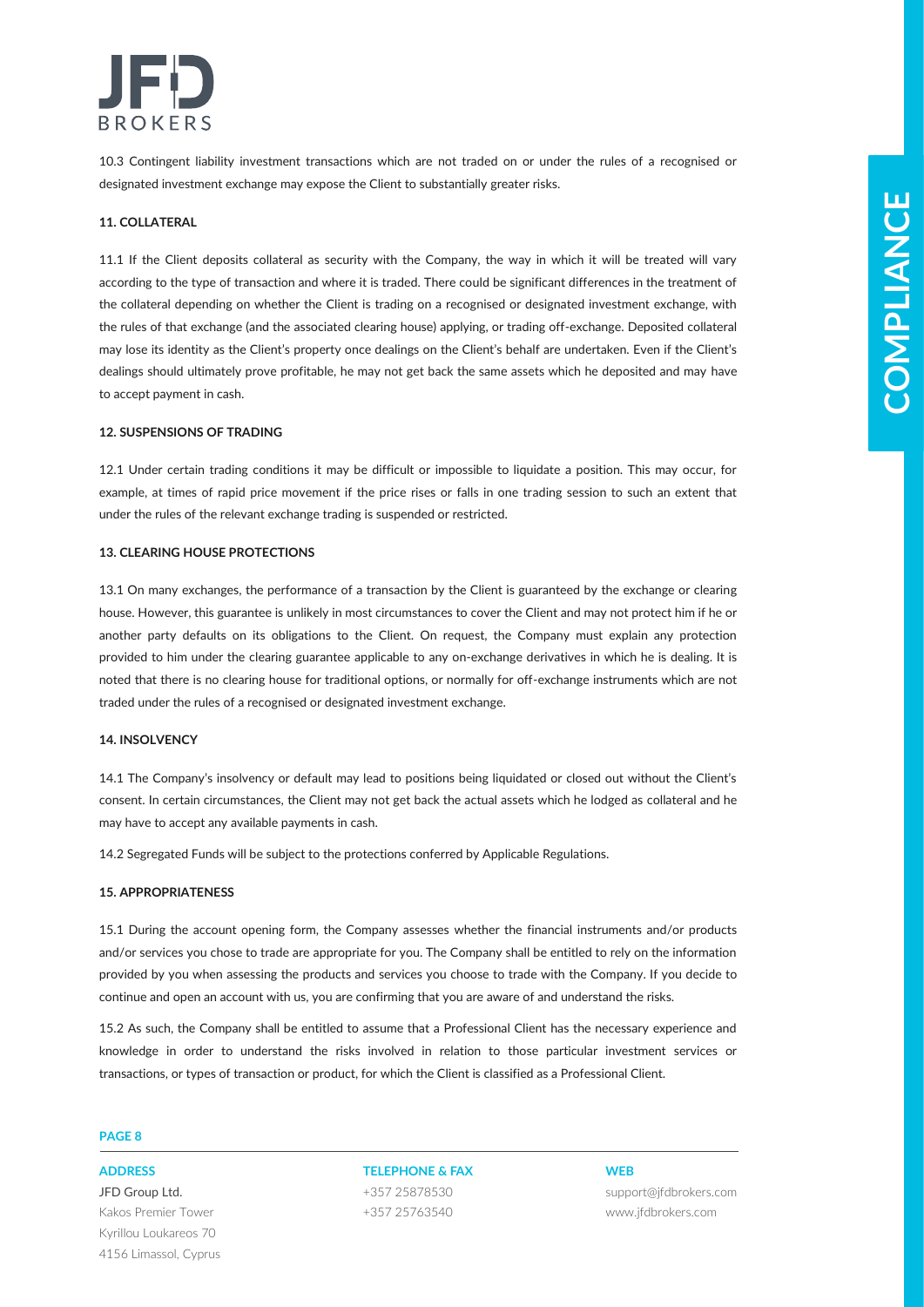

### **D. RISKS RELATED TO TRADING CFDS IN CRYPTOCURRENCIES**

1. You should be aware that for the purposes of Directive 2014/65/EU ("MiFID II") Cryptocurrencies are not a recognized Financial Instrument. On the contrary, CFDs with Cryptocurrencies as the underlying asset are considered a financial instrument which is regulated and monitored by CySEC as per Circular C268.

Using the above the formula procedure of the material (1970) in Communities we are the set of the material of the set of the set of the set of the set of the set of the set of the set of the set of the set of the set of t 2. Cryptocurrencies as an underlying asset are traded on non-regulated decentralized digital exchanges and usually their value is affected by parameters which are outside the scope of influence of regulatory bodies and are based on internal rules of the particular digital exchange they are traded on. For this reason, the value of cryptocurrencies is highly volatile and can dramatically increase or decrease within a day. When trading CFDs on Cryptocurrencies you should consider the risks involved and that there are numerous parameters which can fluctuate the price of Cryptocurrencies and CFDs of Cryptocurrencies.

3. JFD derives its market and pricing data on Cryptocurrency CFDs from the digital decentralized exchanges they are trade on. You should consider before trading that due to the non-regulated nature of these exchanges, JFD will receive market and price feeds in accordance to the internal rules and practices of these exchanges which are not regulatorily supervised and potentially might be altered by the digital exchange's discretion from time to time. The above can result to adverse effect on the open positions you have with the Company on Cryptocurrency CFDs which could potentially lead to partial or whole loss of your investment capital.

4. You should consider before trading CFDs on Cryptocurrencies whether you can tolerate the significantly higher risk of loss to your investment capital which may occur over a brief time frame resulting from sudden adverse price movements of Cryptocurrencies.

### **E. RISKS ASSOCIATED WITH CASH EQUITIES**

1. Before you trade Single Stocks consider that, due to the positions not being leveraged, your deposited margin is at a lower risk compared to CFDs on Stocks since fluctuations to the value of the underlying asset have a smaller impact to your investment capital. Notwithstanding the above, your investment capital is still at risk since factors such as market volatility, regulatory changes or during periods that companies publish quarterly or yearly reports, the value of the stocks owned might increase or decrease dramatically resulting to partial or whole loss of your investment.

2. Stocks are bought and sold on stock exchanges worldwide hence their value can fluctuate based on factors which sometimes cannot be identified or addressed. Before trading, you acknowledge that the value of stocks is outside the sphere of influence of JFD and that due to the complexity of their evaluation, JFD will not be able to stipulate specific reasons as to how your investment value was affected. Moreover, you should be extra cautious when trading stocks relating to companies in emerging markets, smaller sized companies or start-ups since there is an increased risk of losing your invested capital and/or it might be harder to buy or sell stocks in such markets.

3. Additionally, when holding Single Stocks, you are entitled to a dividend payment on a per share basis if such dividends are declared by the Company which you hold stocks. There are however jurisdiction-specific cases that, your profit might be influenced by applicable tax regulations. In cases were tax is due and JFD has the obligation to withhold such tax from your investment, the applicable tax will be withheld accordingly, and the overall profit derived from your investment might be influenced.

### **PAGE 9**

JFD Group Ltd. Kakos Premier Tower Kyrillou Loukareos 70 4156 Limassol, Cyprus

**ADDRESS TELEPHONE & FAX WEB** +357 25878530 +357 25763540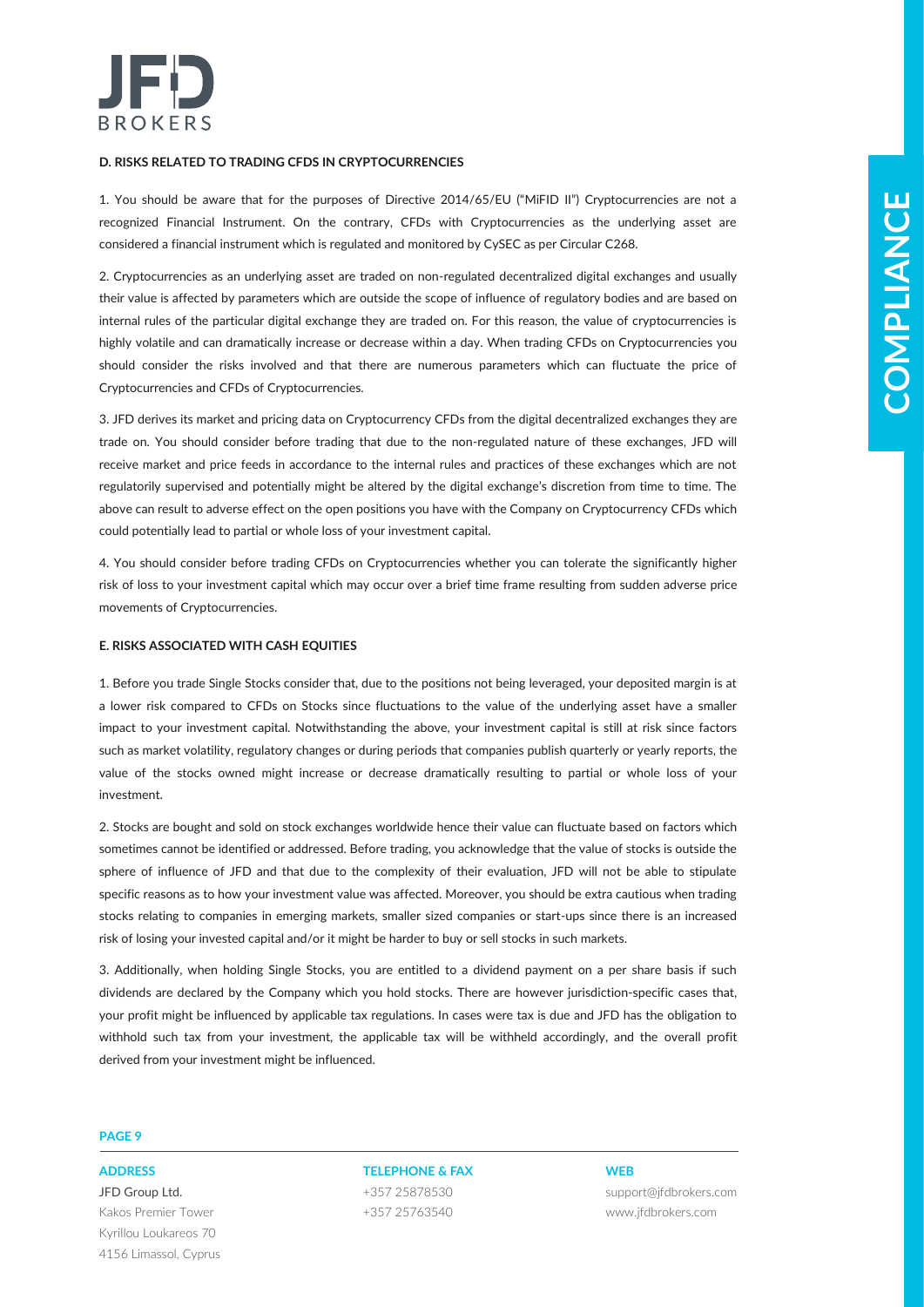

4. Notwithstanding the above, you should carefully consider your investment objectives, level of experience and risk tolerance before trading Single Stocks. You should fully comprehend and acknowledge the risks and obligations involved with such investment. Your single stock investment might have a positive or negative impact to your investment capital regardless of any past performance of a stock which is not indicative or does guarantee future results.

### **F. RISKS ASSOCIATED WITH PORTFOLIO MANAGEMENT (COPY TRADING)**

1. JFD offers Portfolio Management and Copy Trading features. In making a decision to follow a specific advisor and/or a particular strategy, you must consider your entire financial situation including financial commitments and you understand that copy trading is highly speculative and you could sustain losses and damages of your whole invested capital. You agree to bear complete responsibility for your choice of strategy and/or advisor and acknowledge that JFD has not and will not make any specific recommendations to you upon which you are entitled to rely. The risks associated with Copy Trading are, include but are not limited to, automated trading execution whereby the opening and closing of trades will happen in your account without your manual intervention.

2. Copy trading features are provided by the Company solely for informational purposes. JFD and its affiliates, agents, directors, officers or employees are not liable for any damages that may be caused by comments or statements by JFD advisors. You are solely and exclusively responsible of the risk of your investment decisions and any reliance on information which is available on the Company's website or as a result of the use of the copy trading features do not impose any liability with respect to the completeness and correctness of the content presented to the Company whatsoever.

For the third is the state of the state interesting in the leading transfer interesting in the state of the state of the state of the state of the state of the state of the state of the state of the state of the state of 3. Any past performance of our advisors, strategies and any other information with respect to the copy trading features which might be displayed on the Company's website and/or a third party's and/or affiliate's website are not indicative of future results and should not be considered as a guarantee of future performance. In addition, any information and/or other aspect related to the copy trading features provided via the Company's website should not be construed as investment, tax or other financial related advice of any kind. You should not consider any such content and/or aspect to be professional financial and/or investment advice whatsoever. Accordingly, you should seek, if you consider appropriate, relevant independent professional advice on the investment considered. If you choose to engage in such activities and/or transactions related to the copy trading facility of the Company, then such decision and any consequential result of this transaction remains your sole and exclusively responsibility. JFD, its affiliates, agents, directors, officers, employees or advisors do not provide investment advice directly, indirectly, implicitly or in any other way You should not make any investment decision without conducting your own independent research and without determining whether any investment, strategy or other service is suitable for your based on your personal investment objectives and financial situation.

4. Past Performance should be considered as hypothetical performance results. The actual percentage gains/losses experienced by advisors vary depending on many factors, including but not limited to deposits, withdrawals, conditions/settings of the account, market behavior and the actual performance of the advisor. In any case, no representation or guarantee is being made that any account will or is likely to achieve profits or losses like the past performance of a strategy.

5. HYPOTHETICAL PERFORMANCE RESULTS HAVE MANY INHERENT LIMITATIONS. NO REPRESENTATION IS BEING MADE THAT ANY ACCOUNT WILL OR IS LIKELY TO ACHIEVE PROFITS OR LOSSES SIMILAR TO THOSE

### **PAGE 10**

JFD Group Ltd. Kakos Premier Tower Kyrillou Loukareos 70 4156 Limassol, Cyprus

# **ADDRESS TELEPHONE & FAX WEB**

+357 25878530 +357 25763540